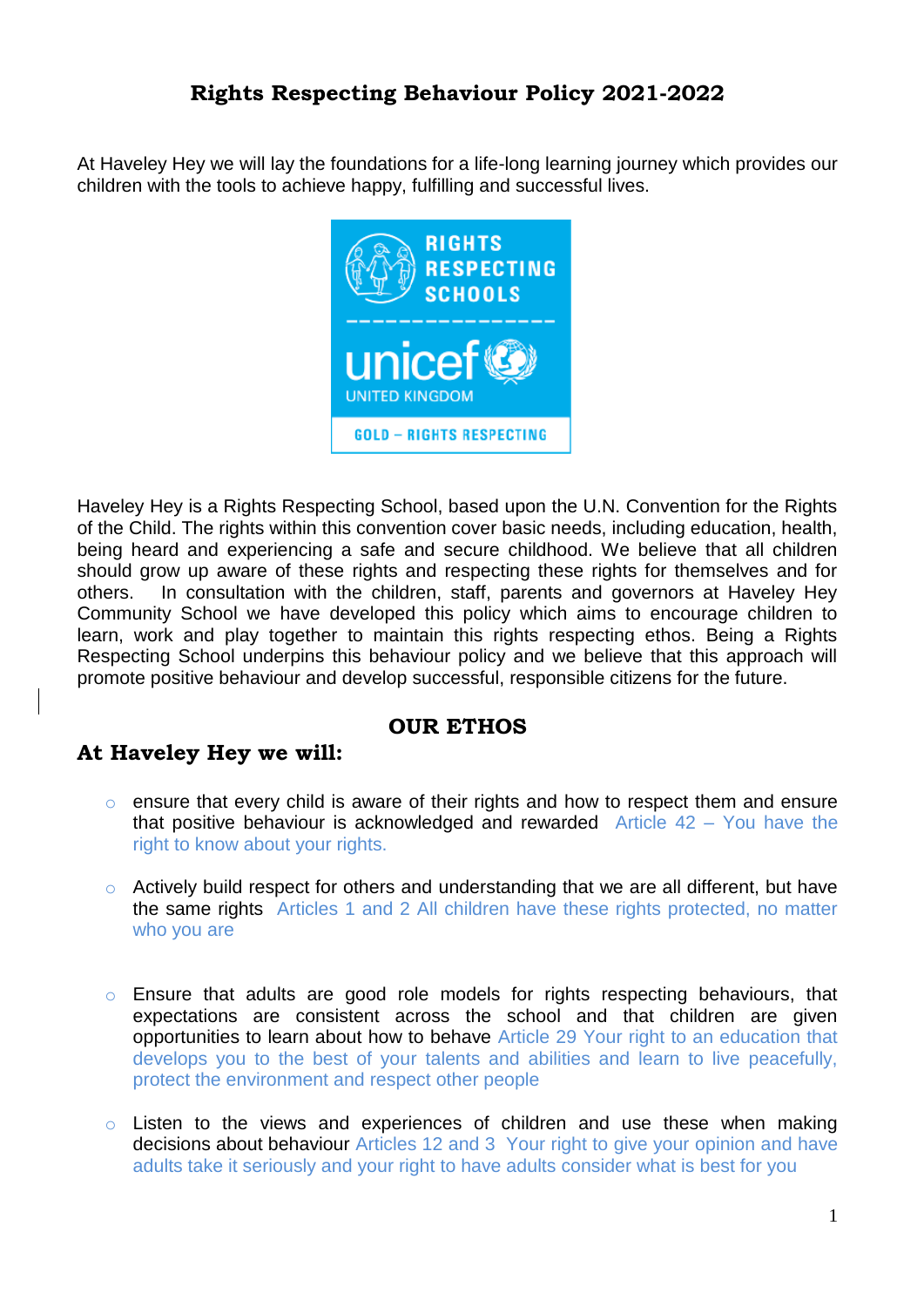- $\circ$  Support children to make the right choices and provide additional support for this where needed Articles 28 and 42 You have the right to a good quality education and to know about your rights
- o Ensure consequences for poor behaviour are dignified, fair and proportionate, allowing children opportunities to reflect and improve. We will use rights respecting language when discussing behaviour Article 37 No one is allowed to punish you in a cruel or harmful way
- o Promote an awareness of individual needs, whether they are learning, physical, social, emotional or health needs and support these within our school community Article 23 You have the right to special education and care if you have additional needs
- o Be clear with children, staff and families about expectations and consequences for behaviour and work closely with families to promote good behaviour Articles 42 and 9 You have the right to know about your rights and the right to live with a family who cares for you
- o Encourage all to take pride in their school, class, learning and learning environment Article 28 Your right to a good quality education

#### **Class, School and Parent charters**

Each class creates their own class charter that staff and pupils sign up to, agreeing to respect the chosen rights for themselves and others with their behaviour. Class charters are shared with parents at the beginning of the year in 'Meet the Teacher' meetings. The charters are used to promote and remind children of how they can show respect for their rights and for the rights of others so that all children can have the best chance to do well in school. Our whole school lunchtime, playground and parent charters reflect our ethos and the rights that are to be promoted and respected in and around our school. These rights are linked to the behaviours that will ensure our rights are respected and promoted.

At the beginning of our Rights Respecting journey these rights were agreed by the whole school community as our umbrella rights. They are:

- To **respect** the right to be safe
- To **respect** the right to have an education and to learn
- To **respect** the right to be an individual and to be happy at school
- To **respect** the right to be listened to and to be heard
- To **respect** the right to be healthy
- To **respect** the right to be treated fairly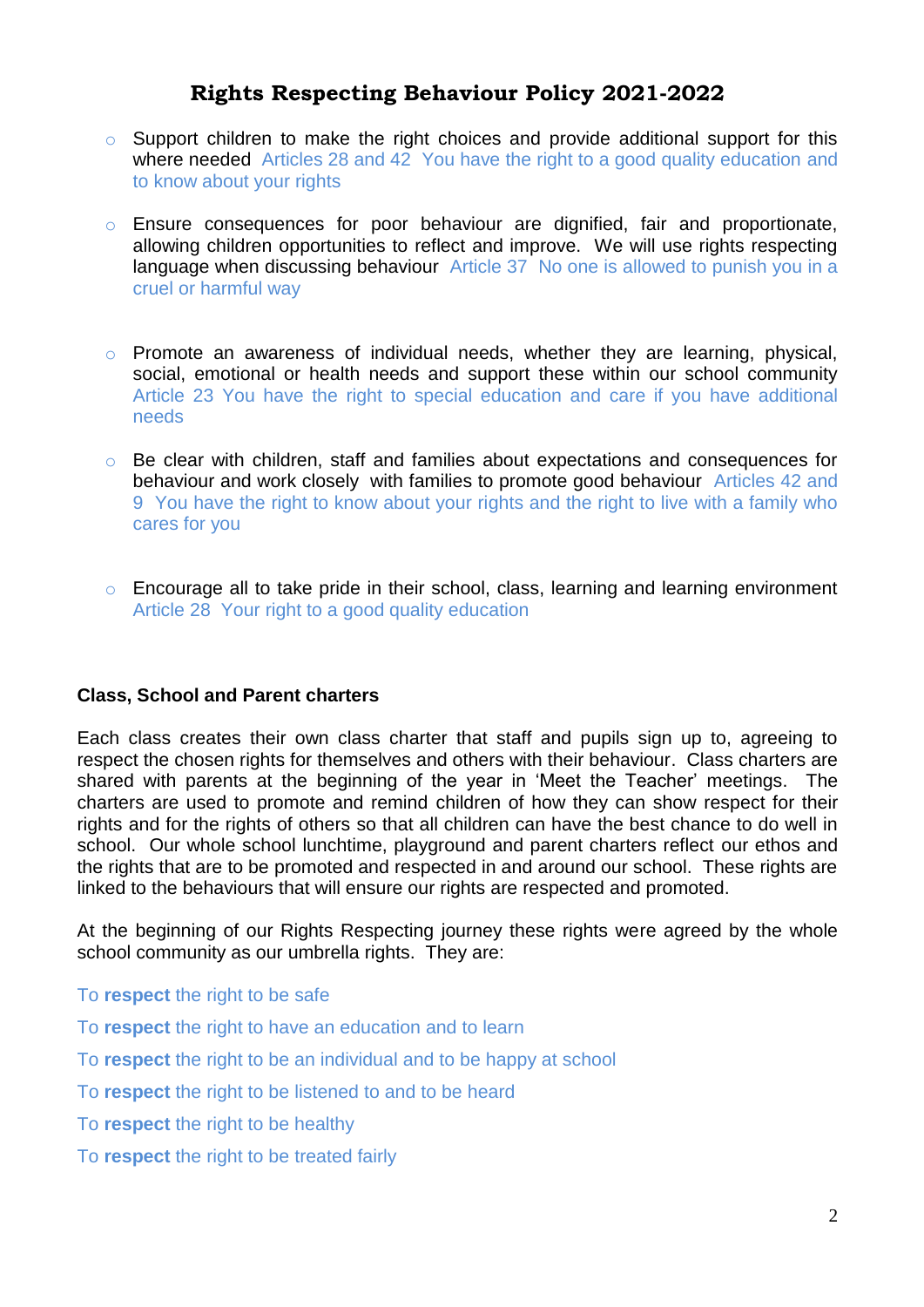### **Behaviour for learning**

At Haveley Hey we believe that when children behave positively they will achieve the best outcomes. All adults in school are committed to supporting children to have excellent behaviour and to following the school behaviour policy by:

- Modelling respectful behaviour at all times
- Praising and rewarding positive behaviour and sanctioning poor choices in line with school guidance and expectations.
- Building positive relationships will all children and their families and their wider support networks
- Creating an environment for learning with clear structures and routines

### **Behaviour at Lunchtimes**

Lunchtimes are an essential part of the school day where children enjoy eating, socialising and relaxing and playing. Children are expected to follow the same high standards of behaviour at lunchtimes as they are in the rest of the school day. Staff are expected to role model the same high standards of rights respecting behaviours and the same fair consistent support for children to make positive choices.

Some children may find the unstructured aspects of lunchtime difficult, and so will access additional provision, such as lunchtime groups or eating in a smaller group with an adult. This provision will be coordinated by a member of SLT.

The consequences for positive and negative behaviours at lunchtime can be seen in the Consequences Ladder in Appendix 4.

### **Support for children with Special Educational Needs or disabilities**

Some children have additional needs affected by difficulties with communication, understanding, social skills or emotional needs. There may be times or unexpected situations when they react in a way that is outside of our expectations for the majority of the children within school. Children may have the support for their additional needs set out within an Education, Health and Care Plan or a Statement or they may have personal targets developed in school. If a child's behaviour is thought to be due to particular needs the SENDCo will work with the adults supporting the child to ensure that proper assessment is undertaken and that the strategies and support are in place to allow them to succeed. A child with additional needs can expect that their progress is reviewed regularly and that they are given opportunities to develop and improve. Children with additional needs are expected to work towards following the expectations of behaviour for all children in school, though they may need more support in achieving these. Appropriate support for their behaviour will take into account the other children in school to ensure that everyone has their rights respected.

### **Children with Persistent Challenging Behaviour**

Children with repeated inappropriate behaviour will be given opportunities and support to change their behaviour over a specific period of time. If their behaviour choices continue to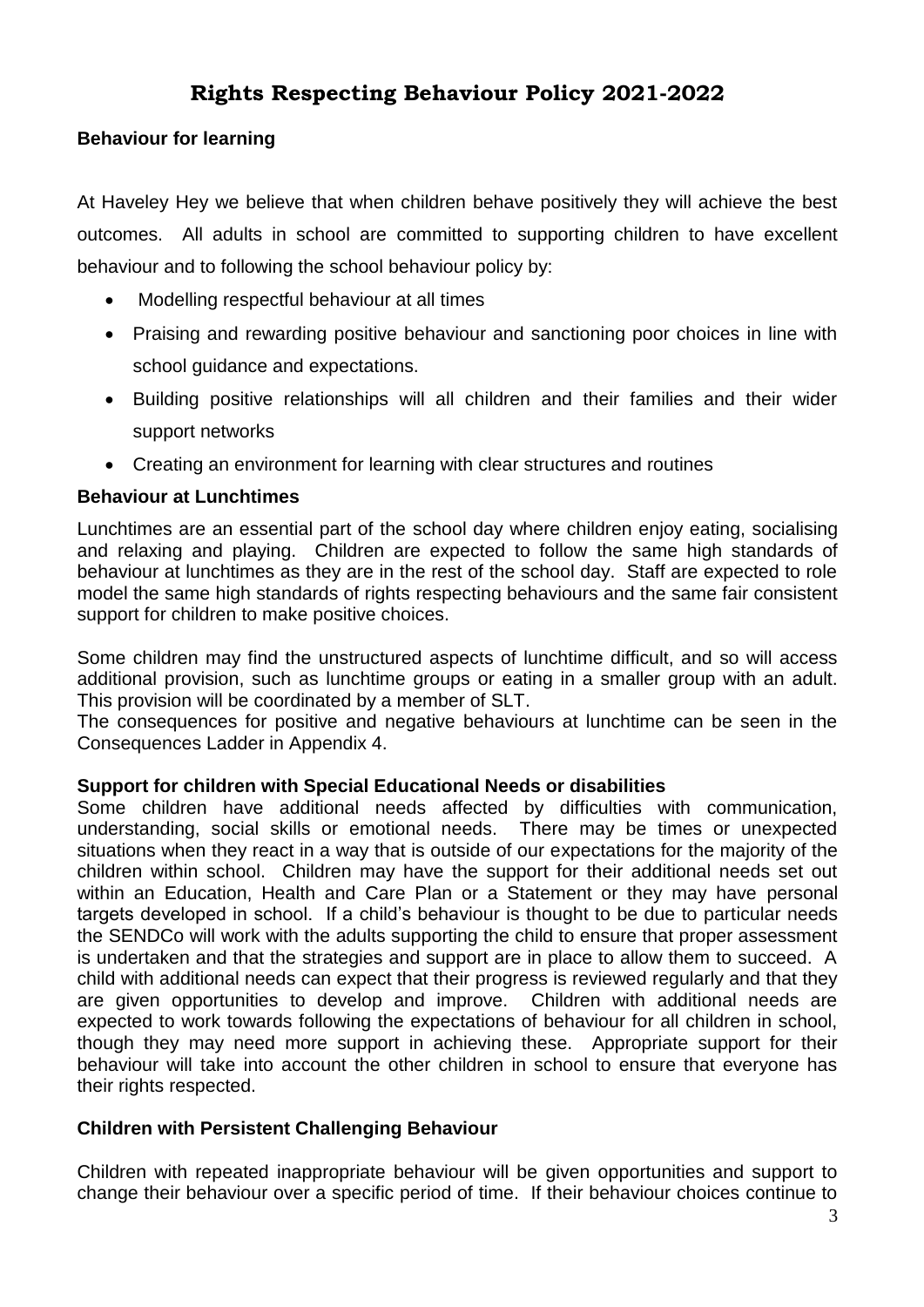be outside of our expectations then parents and carers will be asked to be involved in Team around the Child (TAC meetings) meetings to avoid more serious consequences such as fixed term or permanent exclusions. These meetings explore a child's experiences and support both inside school and at home and may provide opportunities for Education Psychologist support if needed. The details of this can be found in the Consequences Ladder in Appendix 4.

TAC meetings

- are a way for school and home to work together
- last for a short amount of time, approximately half a term
- help a child to become aware of their behaviour and then to make the right choices
- set targets with the child and parents / carers
- include targets to be achieved over the given time
- may suggest therapeutic intervention as part of this process
- may involve the use of part-time timetable agreements, which will be monitored biweekly with the aim of moving back to full time provision as soon as possible.
- The Local Authority will be informed that the child is at risk of exclusion and a copy of the TAC meeting notes will be sent to them.

When all the targets set have been achieved the expectation is that the child will no longer need TAC meetings and can follow school expectations. Where this is not the case and behaviour continues to undermine safety, welfare or capacity to learn of the other children in school, other options will be explored, including off-site provision, fixed term or permanent exclusions.

This policy will be monitored by the Senior Leadership Team and the Governing Body and reviewed on an annual basis.

This policy should be read in conjunction with the e-safety policy.

### **Date agreed by Governing Body:**

**Chair of Governor's signature:**

#### **Review date: July 2022**

Appendix 1: Home School Agreement

- Appendix 2: Parent charter
- Appendix 3: Lunchtime charter
- Appendix 4: Consequence Ladder
- Appendix 5: Behaviour Monitoring Sheet
- Appendix 6: Pupil report
- Appendix 7: Letters to parents
- Appendix 8: Team Around The Child meeting format
- Appendix 9: Pastoral Support Plan
- Appendix 10: Part time Timetable Agreement

Appendix 11: Report

Appendix 12: Behaviour Management Expectations/ Common Language